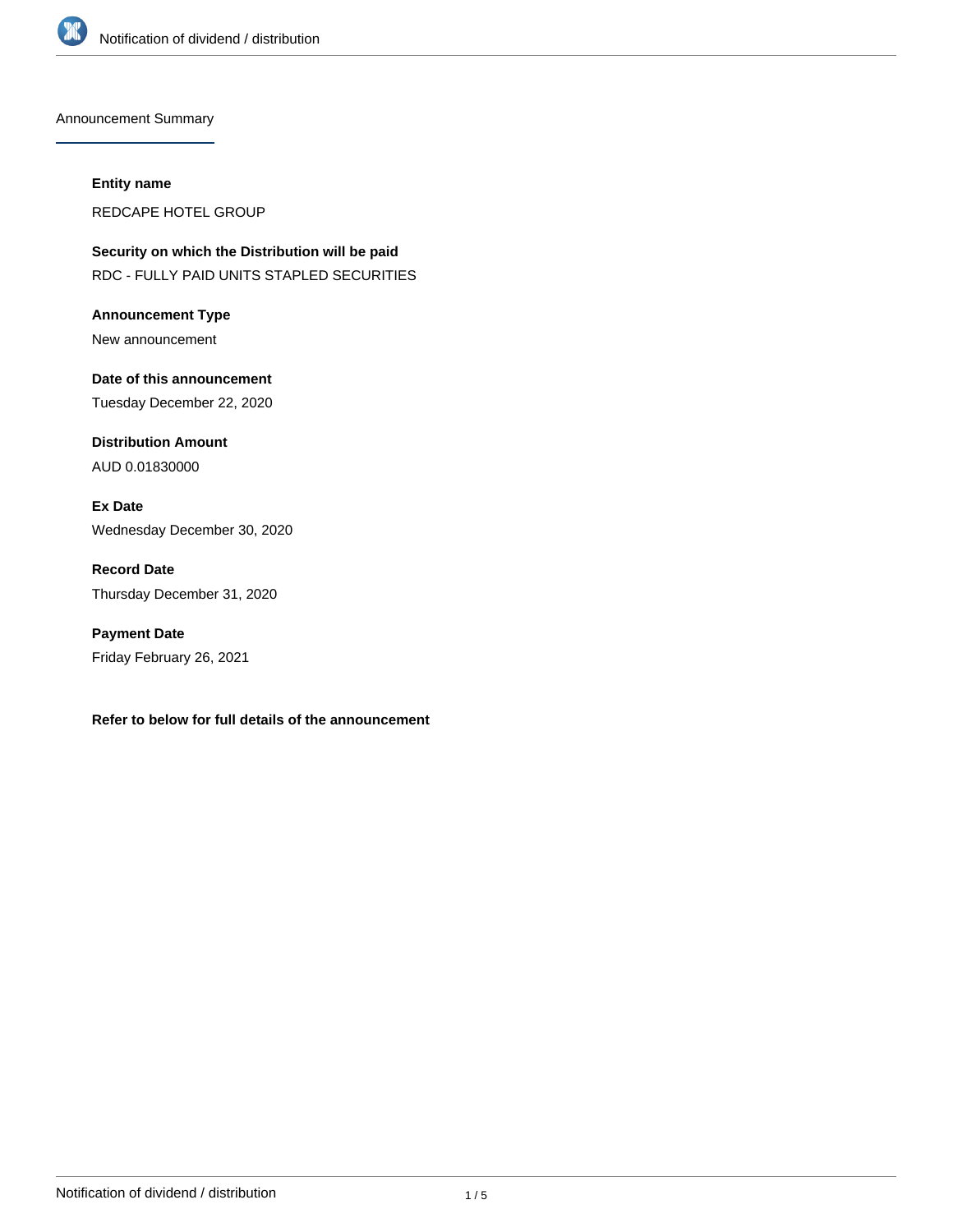

Announcement Details

Part 1 - Entity and announcement details

#### **1.1 Name of +Entity**

REDCAPE HOTEL GROUP

### **1.2 Registered Number Type** other

**Registration Number**

REDCAPE HOTEL GROUP comprising of Redcape Hotel Trust I (ARSN 629 354 614) and Redcape Hotel Trust II (ARSN 629 354 696)

### **1.3 ASX issuer code** RDC

#### **1.4 The announcement is** New announcement

**1.5 Date of this announcement**

Tuesday December 22, 2020

# **1.6 ASX +Security Code** RDC

**ASX +Security Description** FULLY PAID UNITS STAPLED SECURITIES

Part 2A - All dividends/distributions basic details

#### **2A.1 Type of dividend/distribution C** Ordinary

#### **2A.2 The Dividend/distribution:**

relates to a period of one quarter

### **2A.3 The dividend/distribution relates to the financial reporting or payment period ending ended/ending (date)**

Thursday December 31, 2020

### **2A.4 +Record Date**

Thursday December 31, 2020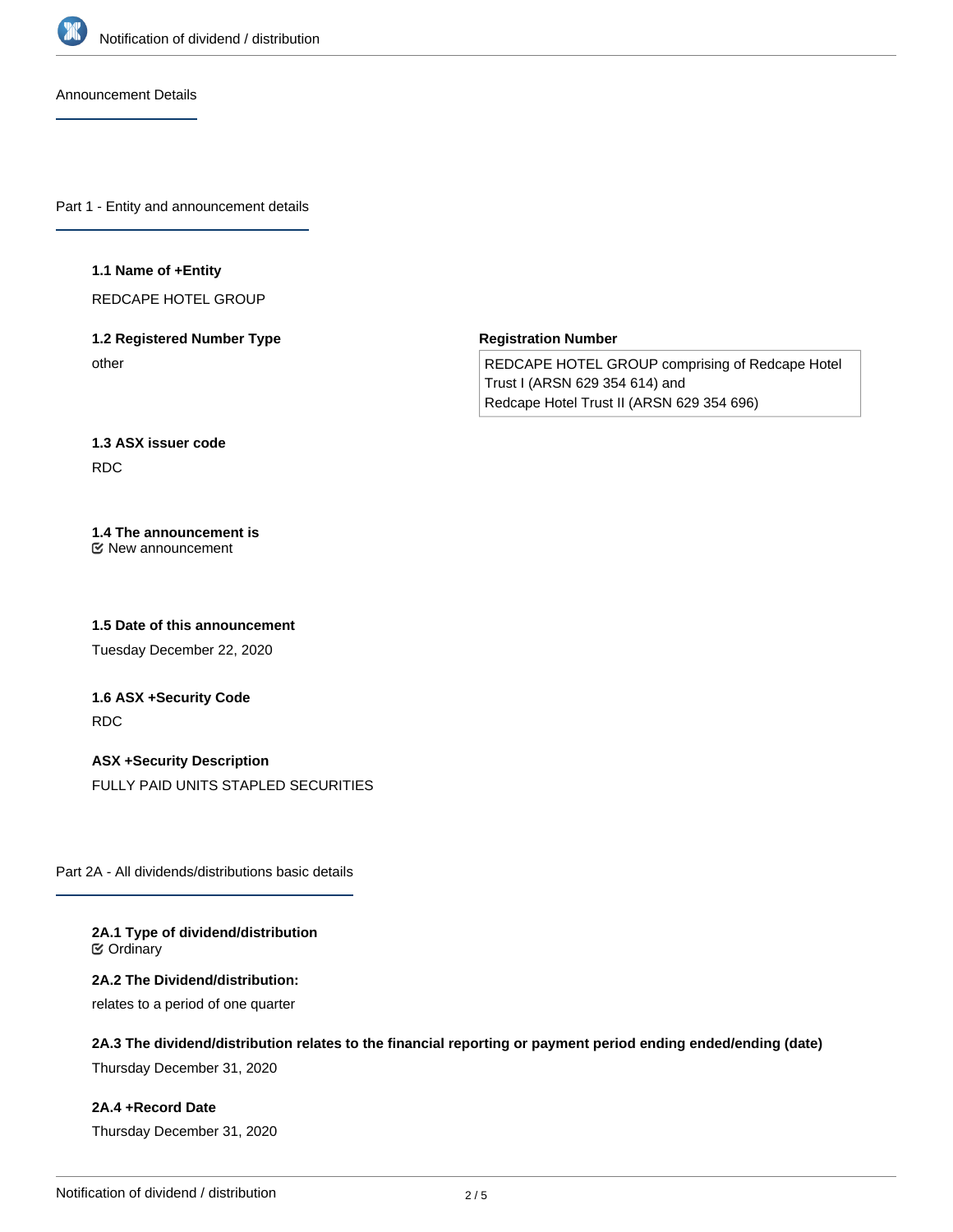

### **2A.5 Ex Date**

Wednesday December 30, 2020

#### **2A.6 Payment Date**

Friday February 26, 2021

**2A.7 Are any of the below approvals required for the dividend/distribution before business day 0 of the timetable?**

- **•** Security holder approval
- **Court approval**
- **Lodgement of court order with +ASIC**
- **ACCC approval**
- **FIRB approval**
- **Another approval/condition external to the entity required before business day 0 of the timetable for the dividend/distribution.**

No

**2A.8 Currency in which the dividend/distribution is made ("primary currency")**

AUD - Australian Dollar

**2A.9 Total dividend/distribution payment amount per +security (in primary currency) for all dividends/distributions notified in this form Estimated or Actual?** Actual

AUD 0.01830000

**2A.10 Does the entity have arrangements relating to the currency in which the dividend/distribution is paid to securityholders that it wishes to disclose to the market?** No

**2A.11 Does the entity have a securities plan for dividends/distributions on this +security?** We have a Dividend/Distribution Reinvestment Plan (DRP)

**2A.11a If the +entity has a DRP, is the DRP applicable to this dividend/distribution?** No

**2A.12 Does the +entity have tax component information apart from franking?** Yes

Part 3A - Ordinary dividend/distribution

| 3A.1 Is the ordinary dividend/distribution estimated at<br>this time? | 3A.1a Ordinary dividend/distribution estimated amount<br>per +security |
|-----------------------------------------------------------------------|------------------------------------------------------------------------|
| tiX No                                                                | AUD                                                                    |
|                                                                       |                                                                        |
| 3A.1b Ordinary Dividend/distribution amount per<br>security           |                                                                        |

AUD 0.01830000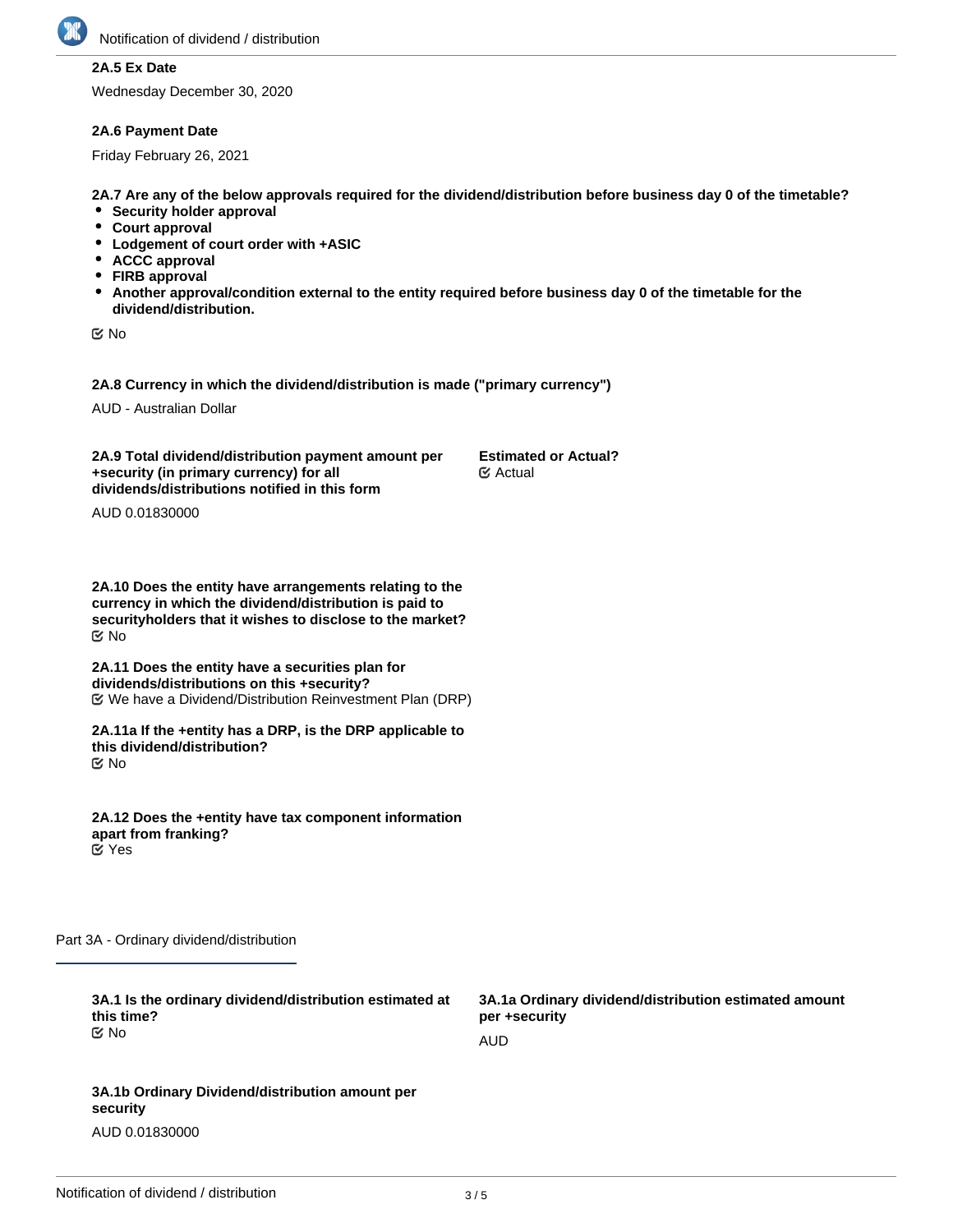

| 3A.2 Is the ordinary dividend/distribution franked? |  |
|-----------------------------------------------------|--|
| ା ⊠                                                 |  |

**3A.3 Percentage of ordinary dividend/distribution that is franked**

0.0000 %

**3A.4 Ordinary dividend/distribution franked amount per +security**

AUD 0.00000000

**3A.6 Ordinary dividend/distribution unfranked amount per +security excluding conduit foreign income amount**

AUD 0.01830000

**3A.7 Ordinary dividend/distribution conduit foreign income amount per security**

AUD 0.00000000

Part 3E - Other - distribution components / tax

### **3E.1 Please indicate where and when information about tax components can be obtained (you may enter a url).**

The components of the distribution will be available at <https://www.redcape.com.au/investor-centre/distributions/>in February 2021.

3E.2 Please indicate the following information if applicable. (Refer Annual Investment Income Report specification for further information)

| <b>Field Name</b>                                                        | AIIR Specification Reference Value | Estimated/Actual |
|--------------------------------------------------------------------------|------------------------------------|------------------|
| Interest                                                                 | 9.79                               |                  |
| Unfranked dividends not<br>declared to be conduit foreign 9.80<br>income |                                    |                  |
| Unfranked dividends declared 9.81<br>to be conduit foreign income        |                                    |                  |
| Assessable foreign source<br>income                                      | 9.91                               |                  |
| Tax-free amounts                                                         | 9.96                               |                  |
| Tax-deferred amounts                                                     | 9.97                               |                  |
| Managed investment trust<br>fund payments                                | 9.105                              |                  |
| Franked distributions from<br>trusts                                     | 9.120                              |                  |
| Gross cash distribution                                                  | 9.121                              |                  |

**3A.5 Percentage amount of dividend which is unfranked** 100.0000 %